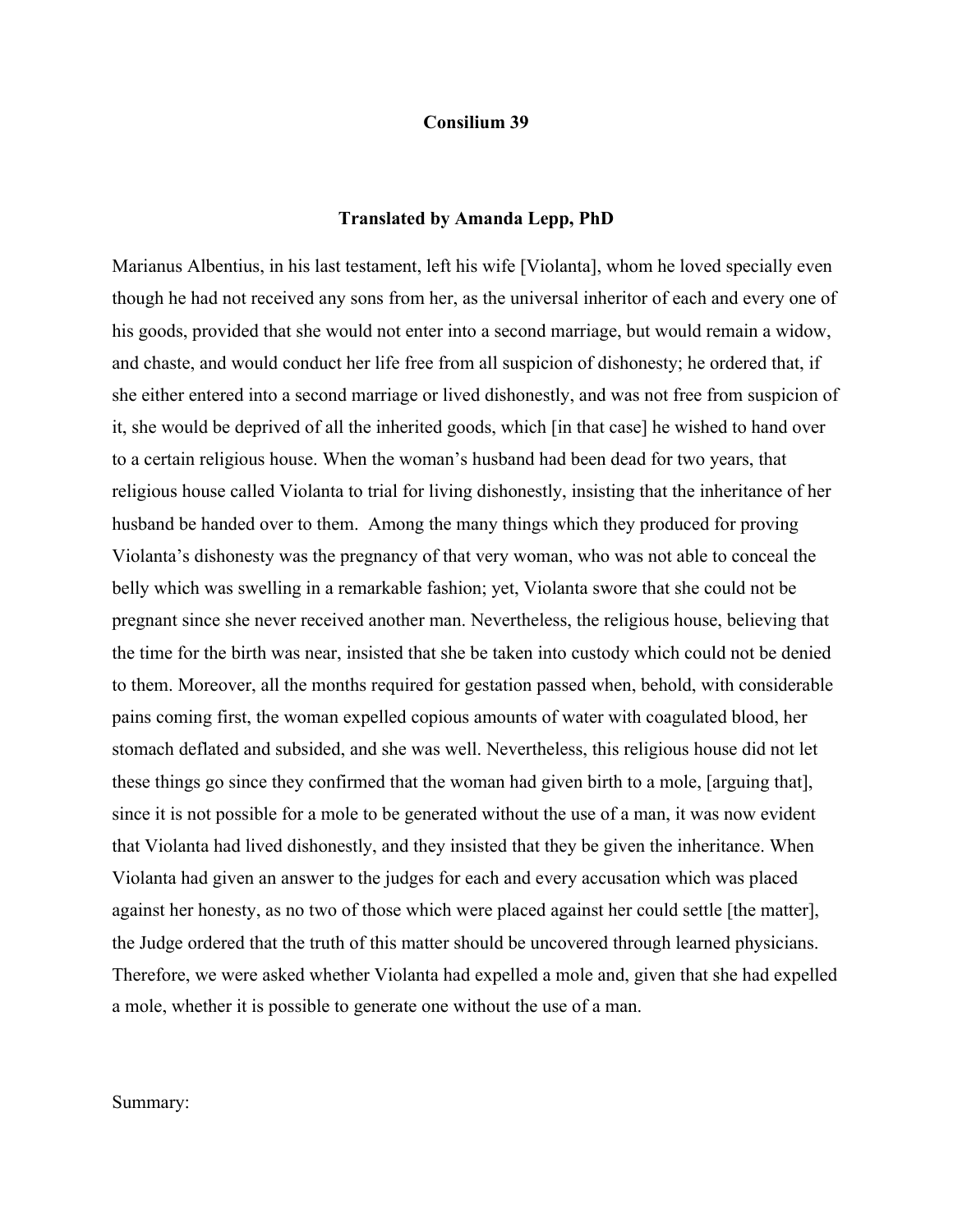*1. What is a mole?*

*2. Flesh is nothing but coagulated blood.*

*3. A mole is a kind of false conception.*

*4. How a mole is generated.*

*5. A mole cannot be generated without male semen (the contrary argued in number 10 and 17).*

*6. Every principal of formation [arises] from male semen. (I speak on this in number 11.& seqq).*

*7. Since membranes are spermatic parts, they cannot be generated from anything other than sperm (and number 14).*

*8. A mole is conceived contrary to nature, and therefore does not have an established gestation period.*

*9. A mole is fed and grows through the umbilical cord.*

*13. Whether a woman has both [kinds of] semen in herself, namely masculine and feminine semen.* 

*15. Blood is coagulated by fibers.*

*16. Foetal membranes are generated by the female semen.*

As far as the first point [asserted] on the part of the religious house, it was said that Violanta expelled a mole, that is to say that she expelled a kind of fruit of coagulated blood which appeared fleshy and displayed a greater hardness than simple coagulated blood is accustomed to have; in fact, certain membranes were seen expelled together with the abovementioned fleshy fruit, which, are not possible unless they are of a mole, or of a mole's envelope. [1] A mole, however, is nothing other than unformed flesh, generated in the uterus in the manner of a foetus, as is said in Hippocrates, *On Sterility*, and in Galen, *The Therapeutic Method* (book 14, chapter 13*).* [2] But, indeed, flesh is nothing other than coagulated blood, or blood having a constant, non-fluid substance (Galen, *On the Natural Faculties*, chapter 10.) Thus, when blood is of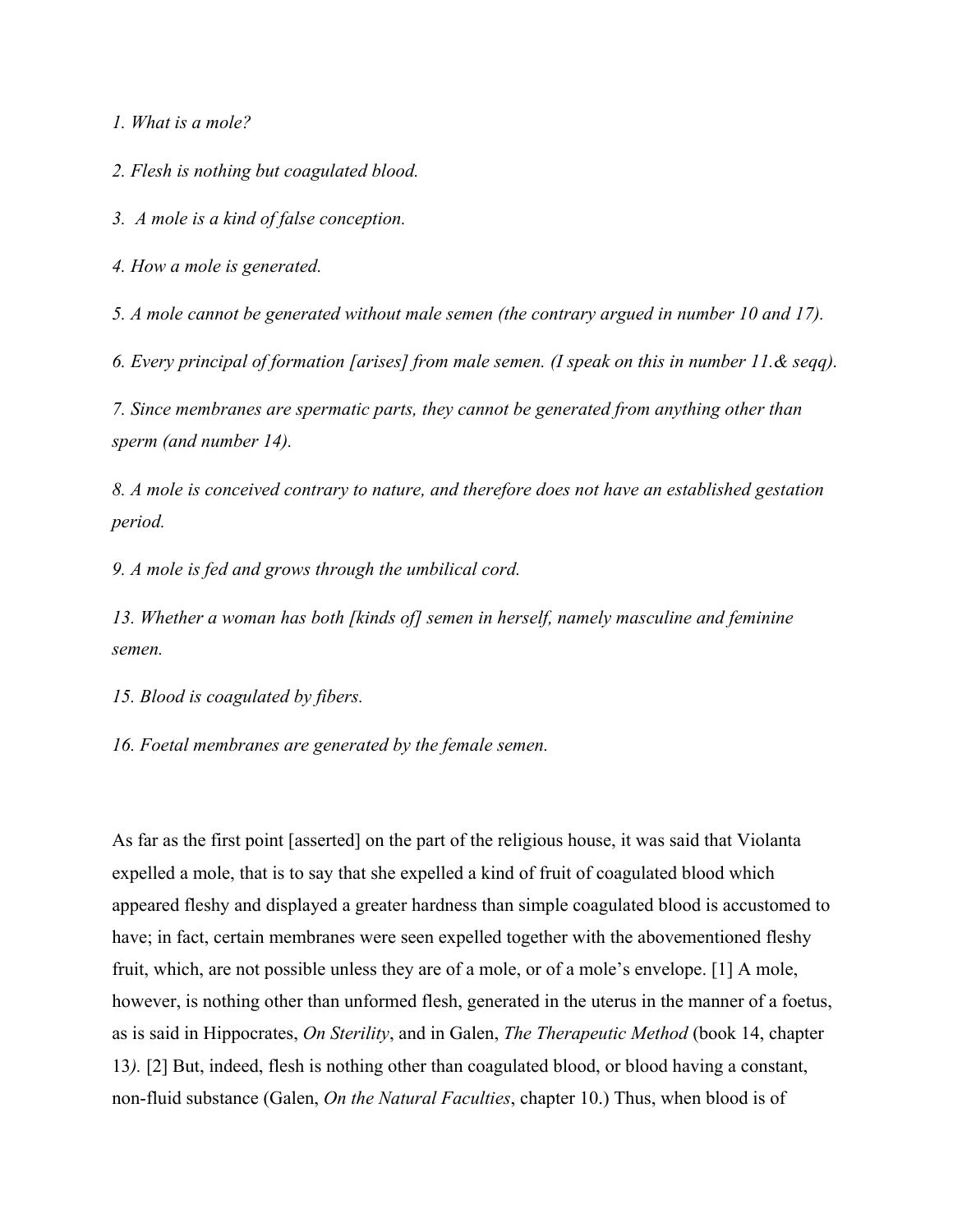constant and non-fluid substance, it cannot be anything other than flesh; and, when it is unformed flesh, it cannot be anything other than a mole.

[3] And this can be seen to a greater extent in the accompanying circumstances which occurred in the gestation of this mole; since, although the mole is a kind of false conception, in many ways, it emulates a true conception, as in the retention of the menses, in the swelling of the belly, in the provocation of symptoms which are familiar to pregnant women, in the production of milk, and, generally, in the [time of gestation] and in other ways, all of which were conspicuous in the present case: as, indeed, when Violanta's menses ceased completely, her belly was swollen, and she was troubled by all the symptoms which commonly trouble truly pregnant women, and, at length, in the accustomed time for a mole to gestate *in utero*, she expelled one. Whence it was not to be doubted that this was a true mole and thus, since this cannot generate without male semen, this makes it certain that Violanta had entangled herself with a man, and that she made a true and natural offspring.

Besides this, it was not possible that [what this woman produced] was a simple aggregation of blood because every day we see that many women labor with every kind of menstrual retention, not only for months but for years, yet we do not see in them even that their stomachs grow in the first year, nor other symptoms, nor do they greatly suffer so very similar to pregnancy, as Violanta suffered; [4] certainly, this cannot, in truth, proceed from a simple aggregation of blood; but, it is most reasonable that it proceeds from a false conception, that is a mole, which is not accustomed to come about except from a diseased male semen, fermenting itself or female blood, so that from it something was generated; indeed, when male semen, on account of a diseased constitution, acts on female semen, a true conception cannot generate, [and] a false and unnatural conception generates, which is a mole. For, without this fermentation, which cannot be had except by means of the male semen, by which all principal movement exists, there will be no movement in the semen or female blood, and thus, no generation follows; this is observed, again and again, in many women, in whom, although their menstrual blood is retained through several months and years while they are of the proper age [for menstruating], nevertheless a mole does not follow, since the virile semen, by which fermentation is provoked, [and] which is the principal of generation, is lacking. For no menstrual blood, retained in that manner, has the principal to generate anything from itself and, on that account, a mole is never generated from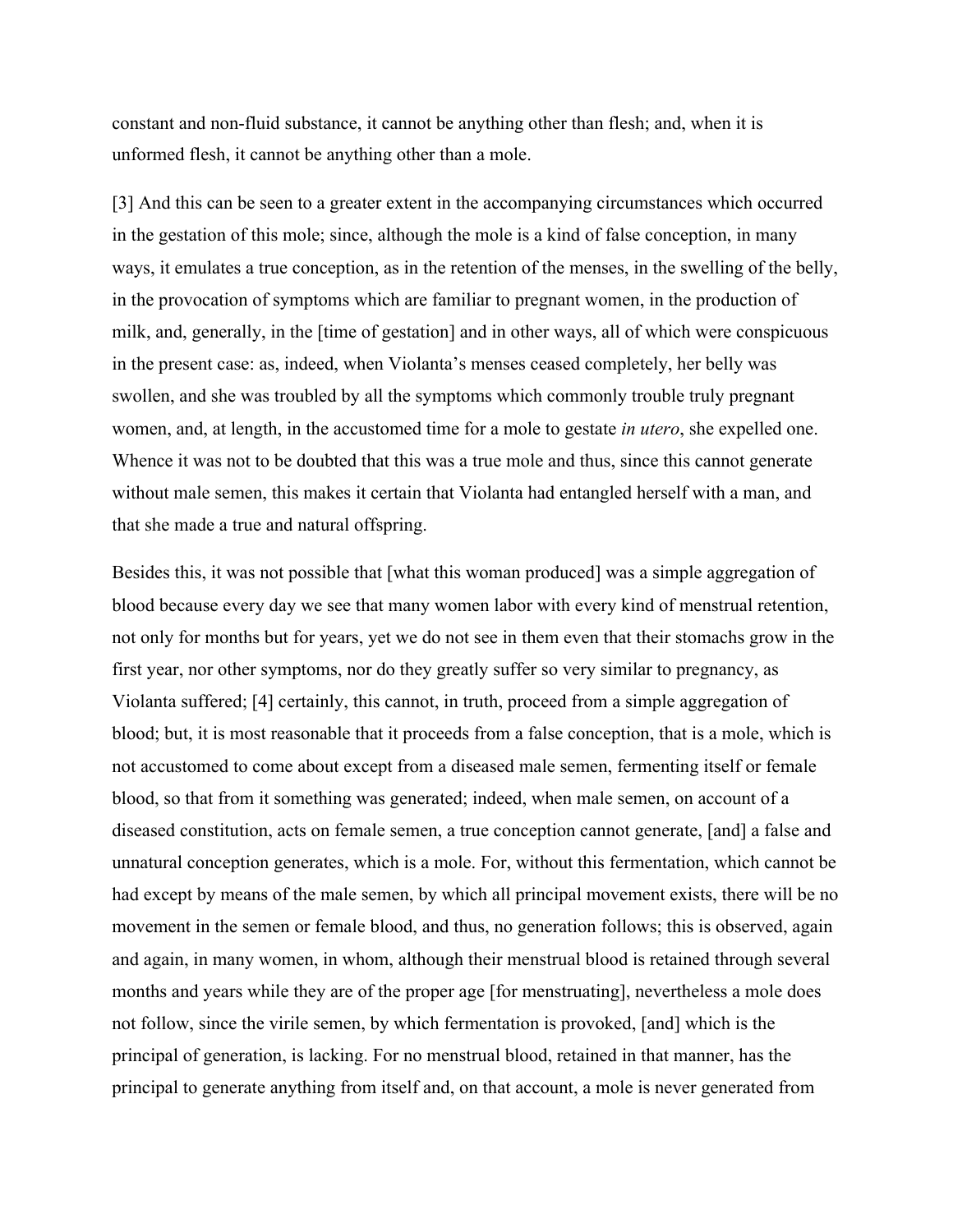the simple retention of it, although it may happen gradually, more and more frequently; therefore, when any conception blooms, even a faulty one like a mole, it ought to be established that it was not begotten from any other source than the virile semen from which a fermentation springs forth, from which, whatever generation finally comes about, has followed; for without it, as was said, neither any fermentation, nor any movement, nor any change, nor any generation can proceed.

[5] As far as the second point [asserted] on the part of the religious house, it was said that is not doubtful that, Violanta expelled a mole, and it was generated from virile semen, since without it, it would not have been generated at all, as is the common opinion of the Doctors, Hippocrates, Aristotle, Galen, and other great men with established authority, of whom you have many recorded (*book 1 of the present work of questions, Heading 3, part 3, question 6, number 2*). [6] This opinion seems most pressingly and most definitively proven by reason and, especially, by that maxim, which [is stated] above, namely, that every principal of formation arises from male semen (Galen*, On the Usefulness of the Parts of the Body, book 14, chapter* 1). And concerning this case, at no time has a woman appeared who bore a mole without the use of a man (Galen, *On the Usefulness of the Parts of the Body, book 14, chapter 10*) since this cannot be generated from female semen alone because it does not have any principal movement; to this, other reasons are added, all taken from our *Questions,* (principally, *part 5, question 6*, and additionally, *number 7*  and following) which are likewise confirmed by much experience.

[7] In addition, the generation of membranes, which was observed in this mole, presses the point, on the part [of the religious house]; indeed, it is known that membranous parts of this kind are spermatic [in origin] and cannot be generated in any manner other than from semen, which the substance and colour of them reveals well enough; and, it ought not be said that female semen is sufficient for the generation of them, since, [according to] Galen (see, book 1, chapter 10 of *On the Natural Faculties*), no spermatic part is able to be generated without both seeds; on this matter, there is no controversy. Accordingly, even if it could be conceded that a mole could be generated without both seeds, or from female semen alone, certainly, one could never, ever say that membranes, which are spermatic parts, could be generated without both seeds. From this, consequently, it remains proven that Violanta had entangled herself with a man, and, from this,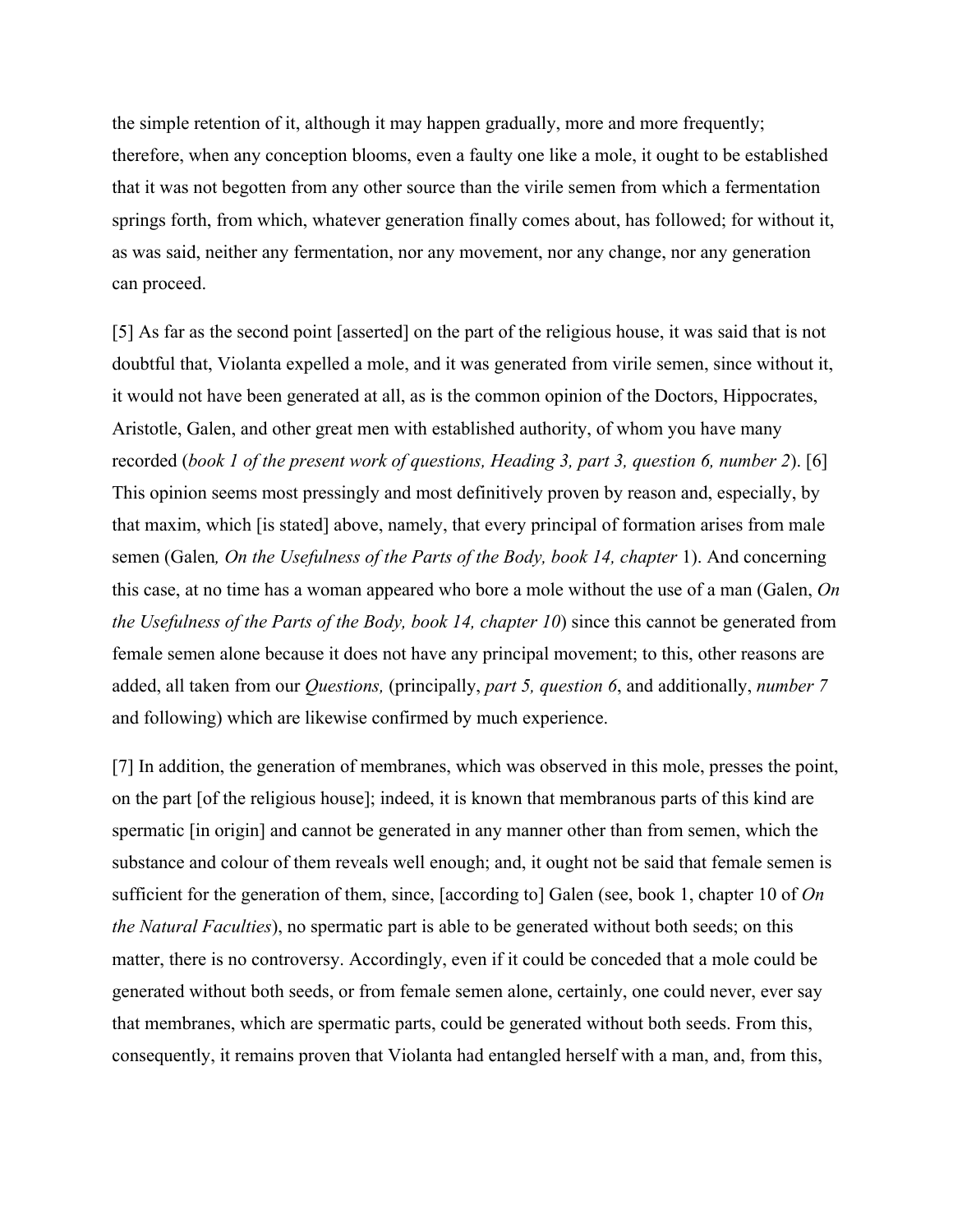her dishonesty seems to remain to be proven, finally, with many coinciding clues greatly against her, and with many presumptions substantiating her impurity.

But, greatly superior reasons seemed to contend for the part of Violanta, because they were able to persuade easily that she did not gestate a true mole, or given that she had gestated a true mole, that one could not doubt her honesty from it, that she had conceived a mole from another man. For, even given that a mole cannot be concocted without masculine semen, nevertheless, nothing from this can raise doubt about Violanta's honesty. [8] As far as this, an outside chance is extended among all physicians that, since a mole is an unnatural kind of conception, it does not have an established time for its gestation as does a natural conception, because sometimes, with some women, it is gestated for years, as is attested by Hippocrates (*Diseases of Women,* book 1, Section 3, number 97)*,* Aristotle (*On the Generation of Animals,* book 4, chapter 7), Avicenna ([*Canon of Medicine*], Book 3, Fen. 21, Tract 1, chapter 9), Rodrigo de Castro (*On the Diseases of Women,* book 3, chapter 7)*,* and Mercati (*On Sterility and Pregnancy,* book 3, chapter 8) and, nay more, by the whole life [works] of Aristotle, Avicenna and others who confirm this. When, therefore, Violanta gave birth to a mole after two years had passed since the death of her husband, the mole could still have been created with the contribution of her living husband and, after the abovementioned period of two years, expelled from the uterus; this would seem so much more likely, as it was well-known that her husband was always sterile, and neither with Violanta, nor with his other wife whom [he was married to] before Violanta, could he ever procreate. From this conjecture, we are able to deduce that, perhaps, he had diseased semen and, on account of this, it never generated, but, furthermore, Hippocrates (*Diseases of Women* book 1, section 3, number 97) taught that, from this manner of diseased semen, moles are generated; and thus, although we say that a mole cannot come to be without male semen, all suspicion against Violanta is put to rest, since she conceived a mole with her own husband, not another man. It is not possible to oppose [the fact] that no suspicion of pregnancy, either true or false, against Violanta came to light when her husband was living, except a certain menstrual disorder and a small customary purgation, which did not seem worthy to be held in consideration. For, if at that time she had had a mole in her uterus, other signs proving its presence would have appeared, as are accustomed to appear in others, [signs] which, in themselves, had made a suspicion of pregnancy; since the signs of pregnancy, either true or false, clearly are the same for a natural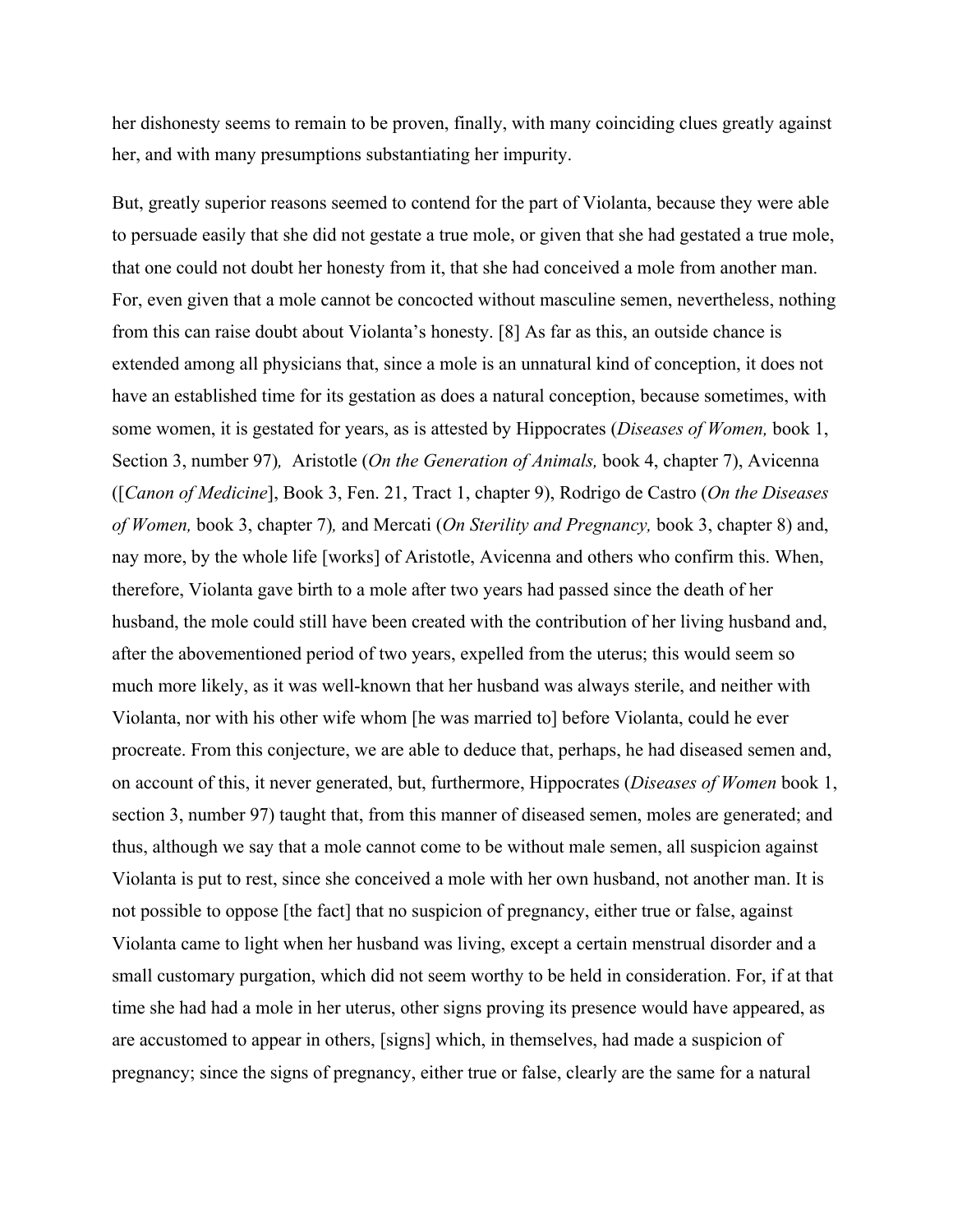fetus as for a mole, as is taught by Hippocrates (cited in this place and in *On sterility*), Aristotle, Avicenna, Paulus, Aetius, and all others.

But, to this objection, there was an easy and readily available answer, evidently that, just as a true conception sometimes presents no signs of itself and, on occasion, still reveals no entirely certain signs of itself when the third and fourth month have passed, or even the fifth and sixth; thus, in fact, very frequently, and easily, in [the case of] a mole, it happens that no signs of this kind of conception appear, or if they are observed to appear, [as] in a true conception, either a lessening or total retention of the menses are reported, as it happened in our case, since Violanta, when she had not conceived for many years after living with Marianus, could have no suspicion of pregnancy and even less of a mole. And, if she experienced such symptoms from the conception of a mole, she rejected the lessening and corruption of the menstrual flow as [the result of] either a pregnancy or a mole, since the signs of pregnancy, as much as of a mole, and of retention of the menses are similar, as was clearly proven in Book 1, Section 3, question 1, and elsewhere, and also as I said above, from Hippocrates. This, indeed, seems convincing enough, but it was added from an abundance that Violanta did not give birth to a mole but had expelled a copious amount of coagulated blood, which she housed in the cavities of her uterus through many months, from which already for a long time through her monthly evacuation she was purged insufficiently, and, soon, over many months, [her menses] were suppressed altogether. It may be granted that this blood had coagulated, yet, not truly as flesh, since it did not have a solid substance just as flesh customarily has, because even from the testimony of the physicians and midwives this remains more clearly established, since all unanimously testified that Violanta expelled in childbirth something produced of coagulated blood, which appeared carnal, yet coagulated blood could in fact seem to be flesh but not be, unless it at once acquired a solid substance as flesh ought to have; nay rather, to this point, for this coagulated blood to be called a mole, it would not be enough for it to have had the familiar consistency of flesh, but rather, it would be required to have that consistency which the flesh of a mole is accustomed to have; indeed, regarding this, all the great authors say, [the flesh of a mole] is so hard that an iron sword is not able to cut it; thus says Aristotle (cited above, *On the Parts of Animals*, book 4, chapter 2) and however many physicians who have experience in this matter. Therefore, this epithet of very hard flesh is added to the definition of a mole.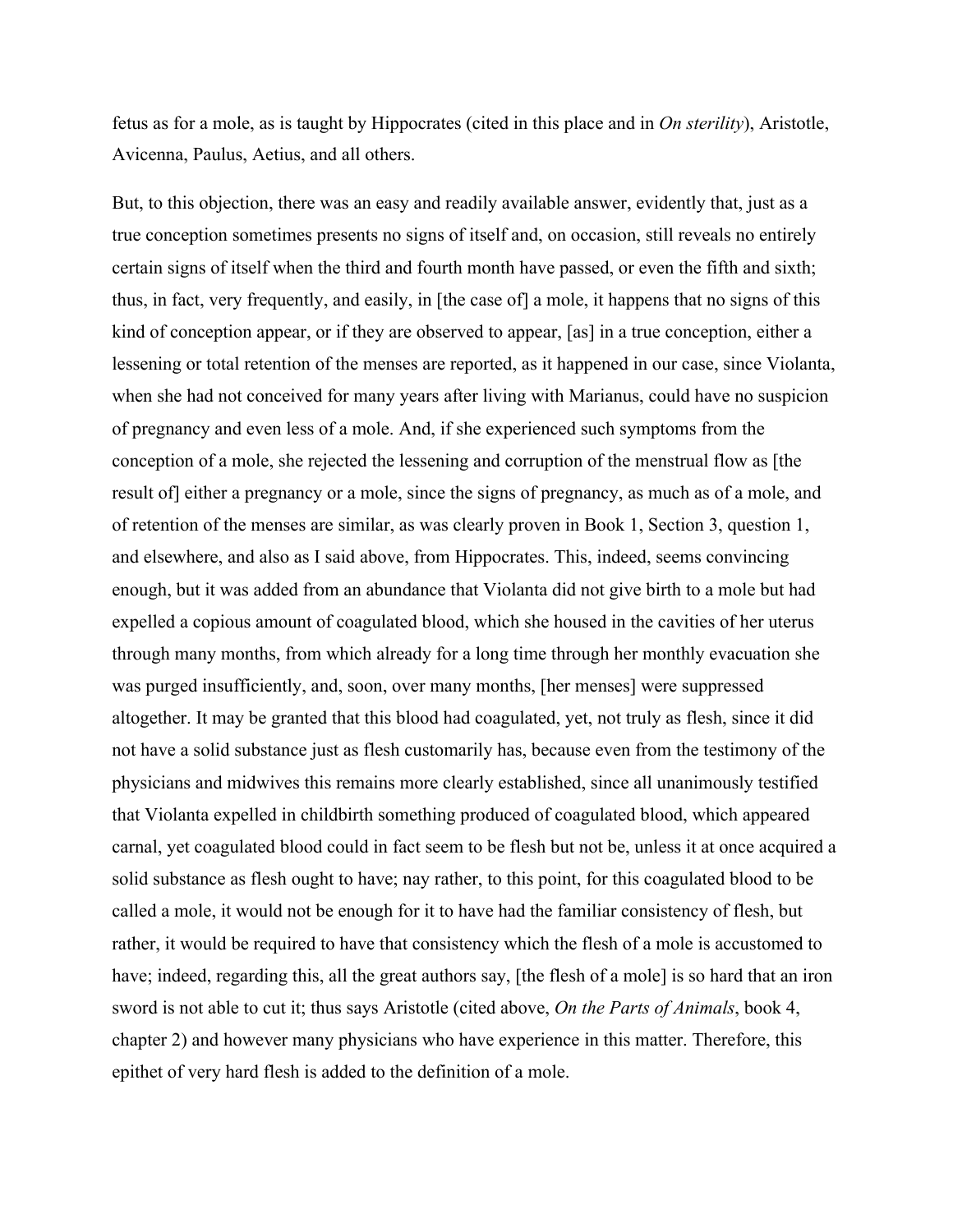[9] Therefore, there is not enough for it to be determined to have been a mole, since the physician, and equally the midwives, added that, evidently, that sanguineous fruit expelled from Violanta appeared to be granted a more complete hardness than blood so coagulated is accustomed to have; except that if this had been a true mole, at this time, it would have to have veins and arteries spread throughout it, and perhaps even be provided with an umbilical cord or a part equivalent to an umbilical cord through which it could be fed and it could achieve sustenance, as is customary in other [true moles], as it would have been observed; and, gradually, it was observed by physicians to be something else, which was not fed nor able to grow; but in this sanguineous mass, no veins nor arteries were present, and [likewise] no nerves, no umbilical cord, nor any part proportional to an umbilical cord, without which it could not happen that it might develop into such a mole and eventually to increase, as a natural fetus, in the likeness of which a mole is procreated and achieves sustenance.

[10] Besides, even given that this could be a true mole, still no certainty can be fashioned concerning Violanta's dishonesty because the opinion bearing that a mole is not generated without masculine semen is controversial and it is not true that it is the common opinion of physicians, since important authors support the contrary opinion and there are not a few whose experiences oppose the experiences observed by Galen, who wished to consider that no woman gestates a mole without the use of a man. [These authors suggest] that it is not possible to doubt the chastity of such a woman, about whom many stories have been collected, who without commerce of a man gestated moles. Schenck, in of book 4 of his *Observations* entitled, *On the uterine mole*, in fact, [affirmed] valid reasons for this point that a mole was procreated without the use of a man to persuade others, cited in this piece, number 7 and following.

[11] And that reasoning, which supporters of the opposite opinion believe to be most valid, namely, that the whole principle of generation comes from masculine semen, and therefore without it no generation can follow, can be granted a twofold answer. First, it ought to be said that the conclusion holds precedence and is true in natural and uncorrupted generation, but by no means [is it so] in unnatural, imperfect and corrupt generation; for, therefore, generation does not follow as it ought because the natural, and first principle of generation, that is the male semen, is lacking; whence, the female semen, lacking [the male counterpart], and not capable of generating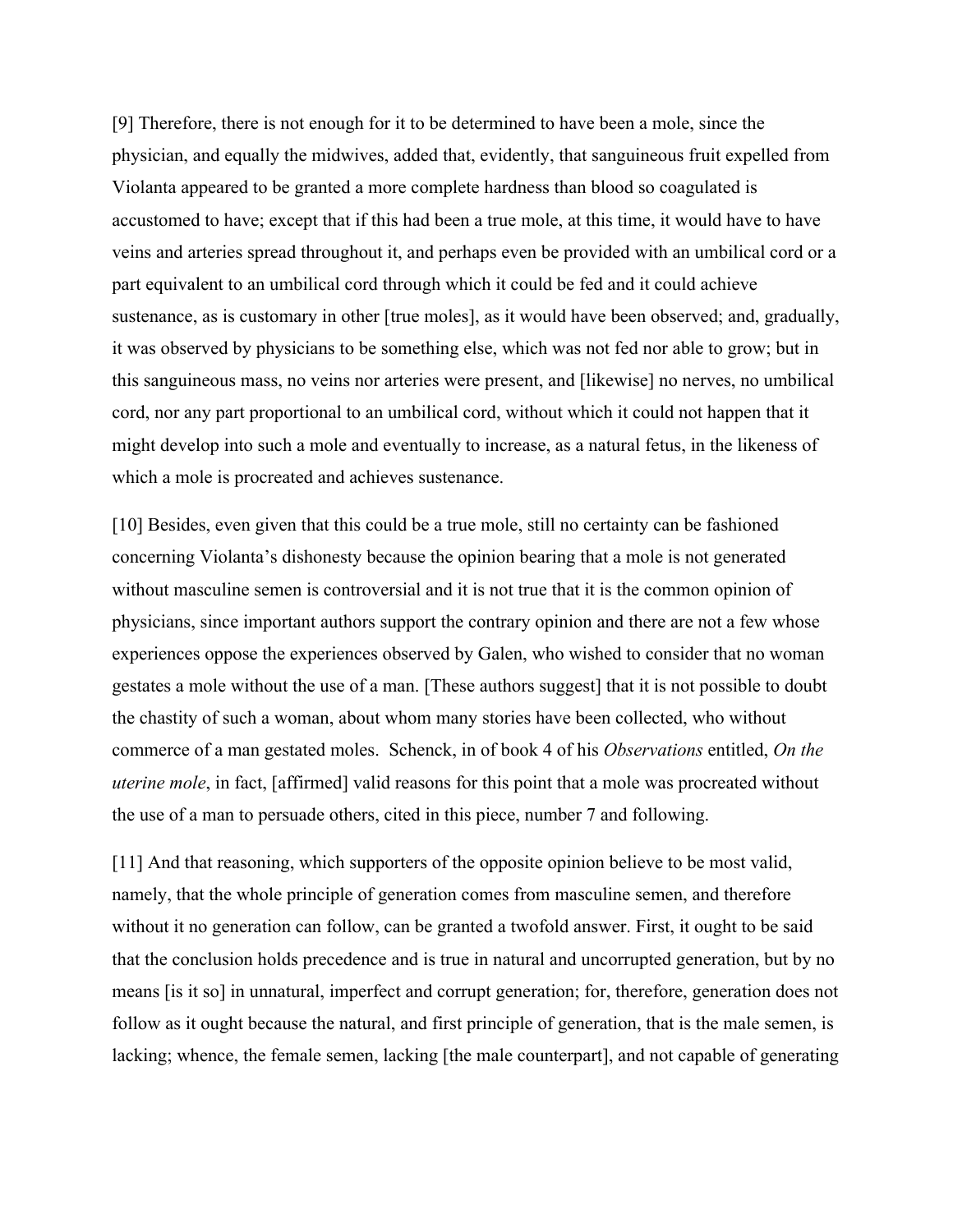a perfect conception, sets in motion what it is able to, and generates what is permitted to it to be able to generate.

[12] Second, it is replied that the conclusion that the entire principle of generation results from the male semen is to be understood not as the semen of a male but as *masculine* semen. [13] But if a woman has in herself as much masculine as feminine semen, if we believe Hippocrates in his book *On Giving Birth*, number 7, whence female semen itself participates not only passively but also actively in generation, which I already affirmed with a double demonstration in book 7, title 3, question 1, number 25 and following, [affirming] that the principle of generation can be from female semen, more truly, by that part of the female semen, which is warmer and more potent, and, therefore, assumes the name of *masculine*, in the same way that that part of the semen in a man which is weaker and colder holds the name of feminine, as Hippocrates (cited above) himself explained well. He taught that masculine semen proceeding from either a male or a female generates males, and feminine semen proceeding from either a male or a female generates females. Is it remarkable, therefore, that masculine semen of a female is able to have in itself such activity that it is powerful enough to generate a certain rough and imperfect [uterine] mole, if it alone cannot generate a natural, male fetus? Can it be that it was not examined already by later [authors] often cited here that a feminine person participates with her semen so actively in generation that it might overcome the active power of that male semen? Indeed, we have observed that fetuses born from animals of different species receive the specific character of form from the female, since from an equine mother and a ruminant father, an equine fetus is born; moreover, according to Aristotle, the fetuses born from animals of different species who afterwards breed among themselves generate offspring at last returning the species of the mother, and eventually mules always follow the nature of the mother, whence from a horse, they are born strong and healthy, and from an ass they are born puny and flawed.

[14] From these things, furthermore, that which was added about that blood expelled from Violanta, that it was clearly a coil of membranes, is easily deduced to be meaningless; since membranes are spermatic parts, they are only able to be brought about from both seeds, following the teaching of Galen on these things (indeed, concerning this point, it was said by no means to confirm that these membranes enclosed blood, since the experts did not set this to rest, but they declared that certain membranes were expelled together with the blood, especially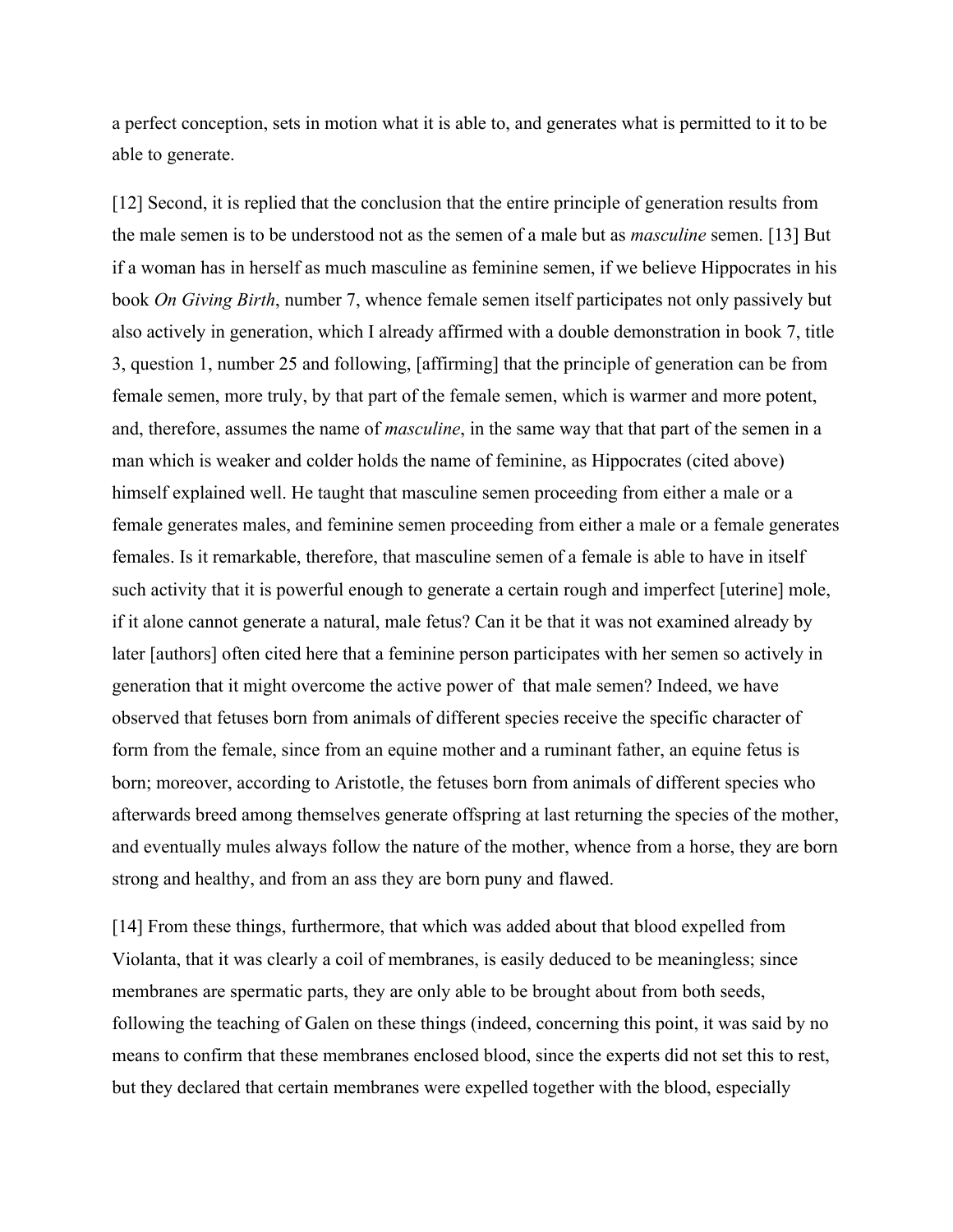according to the physician, who ought to be believed chiefly in these matters) either as corporal membranes or filaments which are very different from membranes; but if these membranes are called bloody, or a mole, they must enclose in themselves, and there must necessarily be an umbilical cord that makes itself a place through them, as was said, and veins and arteries spread through them whence it can be nourished and grow, all of which were lacking here, and these membranes were therefore those which experts called membranes or rather membranous, corpuscular filaments and fibers of that blood, and therefore they did not enclose that blood, but were mixed with it; [15] for these fibers and filaments are customarily observed over time in any exemplary blood whatsoever and they are the reason that blood is coagulated, as Hippocrates teaches (in his book, *On the Flesh*, number 9).

[16] But, it is not true that membranes of this manner are generated from virile semen, or from both [seeds], since Galen (*On the Natural Faculties,* book 1, chapter7), Fernel, (*Physiology*, book 7, final chapter), André du Laurens (*Historia anatomica*, book 8, question 16) and others believe that they are only brought about with the semen from a woman. Whence, conceding that they were true membranes, by no means, thereupon, could anything be deduced because this [only] proves that there was a mixture with virile semen and, thus, nothing is deduced that could construct a case against Violanta's chastity. For even if that coagulated blood were truly a fleshy mass, and those fibers or filaments were actual membranes, nay rather, even if these membranes enveloped that fleshy mass, or mole, and in addition an umbilical cord were conspicuous, and finally, if Violanta had expelled a true mole, nothing could be concluded against her, since that mole, with all its coverings, could come together and be generated without union with a man, as it was, in fact, generated.

Finally, the adversaries themselves do not dare to deny that this was not a true mole, but a kind of body very similar to a mole which itself cannot be generated without virile semen, given, therefore, that the thing itself should have the same manner. Then, I say, insofar as at some time it was confirmed by certain physicians that a mole cannot be generated without the use of a man and without his semen, this is to be understood concerning a true mole, namely a kind of fleshy mole, hard and unformed, having veins, arteries, nerves and even, by chance, its wrappings from the protected umbilical cord or part proportional to an umbilical cord having nourishment and growing, and, nevertheless, not to be applicable to this false, bloody mole, with formed elements